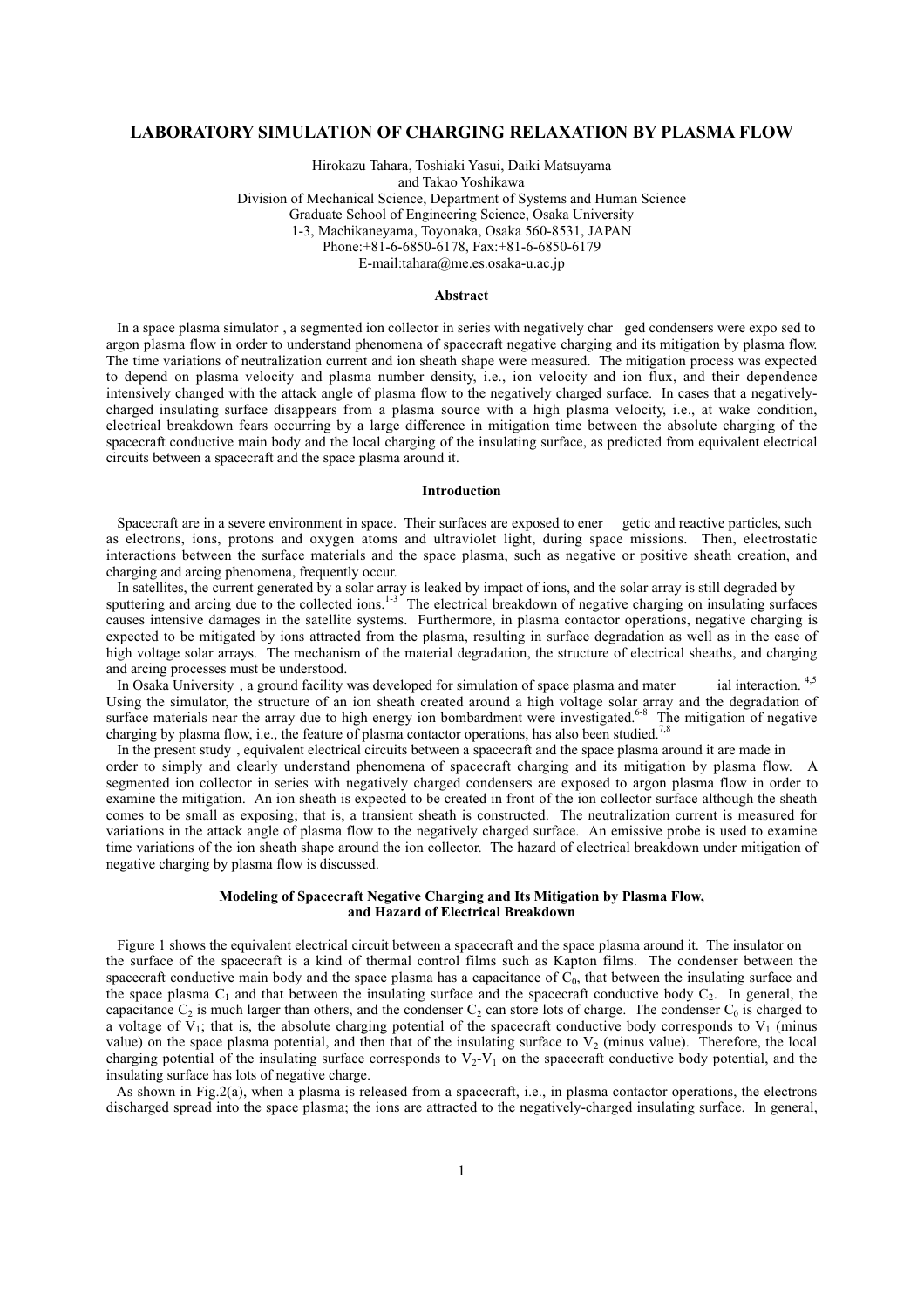the resistance  $R_1$ , as shown in Fig.2(b), is smaller than  $R_2$  because  $R_1$  and  $R_2$  are related to electron and ion motions, respectively; that is, electron mobility is larger than ion one. Accordingly, both switches of  $S_1$  and  $S_2$  are closed in the equivalent electrical circuit, and the charges in three condensers are discharged through the resistances  $R_1$  and  $R_2$ . However, the local charging potential of the insulating surface come to be large, and the spacecraft has the hazard of electrical breakdown between the insulating surface and the spacecraft conductive body. This is because the relaxation time of the condenser C<sub>1</sub> is longer than that of C<sub>0</sub> owing to R<sub>1</sub> <R<sub>2</sub>, resulting in coming to be a large  $|V_2-V_1|$  with lots of charge in the condenser  $C_2$ .

 Hence, we need to predict motion of ions from a plasma source to an insulating surface for safe use of plasma contactors. It is important to examine changes of mitigation process of negative charging with variations in ion number density, ion velocity and attack angle of ion flow on charging surface etc.

## **Experimental Apparatus and Conditions**

 The space plasma simulator developed in Osaka University, as shown in Fig.3, consists of a vacuum tank, a vacuum pump system and a plasma accelerator.<sup>4,5,7,8</sup> The electron cyclotron resonance (ECR) plasma accelerator is set on the flange of the large stainless vacuum tank 0.7 m in diameter x 1.5 m long. The main vacuum pump is an oil-free turbomolecular pump with a high pumping speed of 5 m<sup>3</sup>/s. The tank pressure is kept some  $10^{-3}$  Pa during all experiments.

 The ECR plasma accelerator is a type of magnetic-field-expansion plasma accelerators. Plasma is generated by ECR heating of the interaction between microwaves and divergent magnetic fields induced by a solenoidal coil around a discharge chamber and is electrostatically accelerated by micro electric fields induced by charge separation in the magnetic fields. Microwaves of maximum 3 kW and 2.45 GHz are introduced into the discharge chamber. An orifice is set to the downstream exit of the discharge chamber to produce a low density plasma flow. Argon is used as the working gas.

 A spacecraft model, as shown in Fig.4, is located at 650 mm downstream from the plasma accelerator. The model has a segmented ion collector, and each segment is connected to a condenser with a capacitance of 400 pF corresponding to that of Kapton films 25\_m thick. The segments are numbered. All condensers are charged up to

-200 V, and then the spacecraft model is exposed to plasma flow. The angle between the plasma flow and the normal line of the ion collector surface can be changed. The neutralization current is defined as the current from the condenser to the ground; i.e., it agrees with the ion current attracted from plasma to the ion collector. The time variations of the boundary between the bulk plasma and an ion presheath around the ion collector are also measured with an emissive probe biased to -15 V just below the plasma potential.

Plasma parameters of electron temperature, plasma density and ion ener gy distribution (average ion velocity) are controlled by varying microwave input power, magnetic field shape and strength, and working gas mass flow rate. They are measured with a Langmuir probe, a Faraday cup and an electrostatic energy analyzer in front of the spacecraft model. Two plasmas named A and B, as shown in Table 1, are generated by changing operational conditions. The number density of plasma A is equal to that of plasma B although the plasma axial velocity of A is higher than that of B. Accordingly, we can mainly examine effects of ion velocity and implicitly ion flux on mitigation process of negative charging.

#### **Experimental Results and Discussion**

Figures 5 and 6 show the time variations in neutralization current for the segmented ion collector with plasmas A and B, respectively. In all experiments, the electric charge by integration of the neutralization current agreed with that which had been stored in the condenser before exposure.

 The neutralization currents for the segments 1, 2 and 3 near the center of the ion collector at an attack angle of 0 deg, i.e, at ram condition, as shown in Figs.5(a) and  $6(a)$ , have high peaks at the start of exposure to plasma flow. Since the peaks for plasma A are higher than those for plasma B, the mitigation times for these segments with A are shorter than those with B. The times are order of  $10^{-2}$  sec. On the other hand, the neutralization currents for the outside segments 4 and 5 gradually increase; have peaks and then decrease. The peaks and the mitigation times for plasma A are higher and shorter, respectively, as well as for the inside segments. As a result, the mitigation of negative charging for plasma A with the higher ion velocity and the larger ion flux is found to be faster than that for plasma B.

 The waveforms of neutralization current at 90 deg, as shown Fig.5(b), are complicated. The neutralization currents for the segments 1 and 3 are highest at the start of exposure; that for the segment 5 has the second peak; that for the segment 2 has a slow change of up and down, and that for the segment 4 is very small compared with those for other segments. These characteristics roughly agree with those of a steady-state ion sheath created on a metal plate parallel to plasma flow; that is, the ion sheath shape extends outward downstream by inertia of ions.<sup>6-8</sup> Accordingly, plasma flow influences the motion of ions and the ion sheath structure. The mitigation time for each segment is reasonable considering waveform of neutralization current. The times are order of  $10^{-1}$  sec. The peaks and the mitigation times for all segments with plasma A were slightly higher and shorter, respectively, than those with plasma B.

 As shown in Figs.5(c) and 6(b), the neutralization currents for the inside segments 1,2 and 3 at 180 deg, i.e., at wake condition, are very high compared with those for the outside segments 4 and 5 at the start of exposure. Since the peaks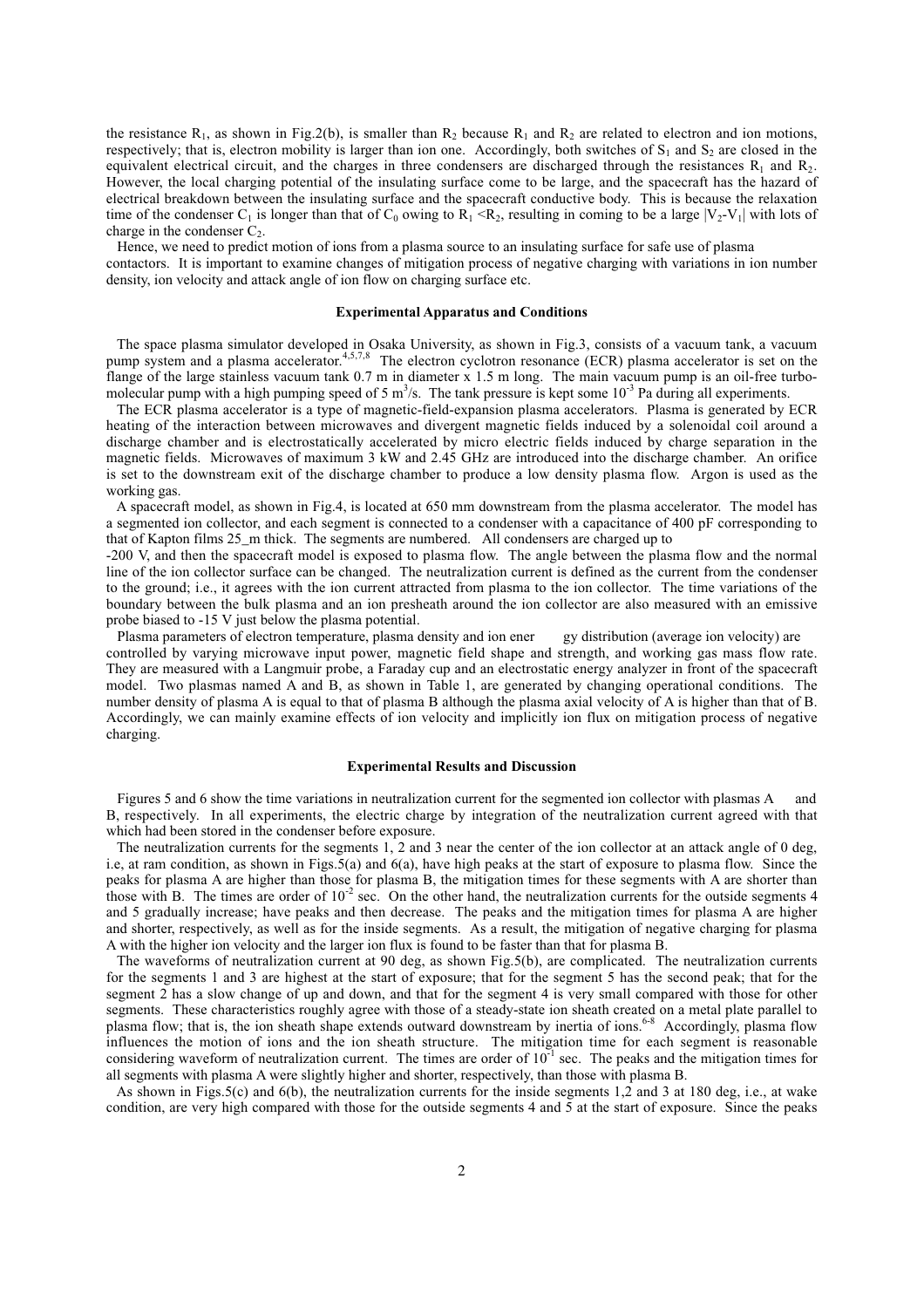are much smaller than those at 0 and 90 deg, long times of order of second are needed for mitigation of negative charging. Furthermore, since the peaks for plasma A are smaller than those for plasma B, the mitigation times with A are longer than those with B. These characteristics disagree with those at 0 and 90 deg. This is expected because of larger inertia of ions for plasma A with the higher ion velocity. Consequently, in cases that a negatively charged surface disappears from a plasma source with a high plasma velocity, i.e., at wake condition, electrical breakdown fears occurring by a large difference in mitigation time between the absolute charging of the spacecraft conductive main body and the local charging of the insulating surface as mentioned above.

 Figures 7 and 8 show the time variations of the boundary between the bulk plasma and an ion presheath, named the ion sheath boundary or shape, around the segmented ion collector with plasmas A and B, respectively. The flat-like ion sheath boundaries at 0 deg, as shown in Figs.7(a) and  $8(a)$ , move toward the ion collector surface with time; that is, the ion sheath comes to be small. The boundary has a wave-like shape near the ion collector surface. This is expected because the ion flux near the center of the ion collector is high owing to lens effect of electric field in the ion sheath. Therefore, mitigation of negative charging is expected to intensively occur near the center of the ion collector compared with the outside. The ion sheath boundary for plasma A rapidly approaches the ion collector surface compared with that for plasma B. This is because of the higher ion flux for plasma A.

 The ion sheath at 90 deg, as shown in Fig.7(b), is large at 2 msec although it may be larger downstream just at the start of exposure as predicted from the steady-state sheath feature.<sup>6-8</sup> The sheath boundary near the downstream region rapidly moves toward the ion collector surface although the boundary at the upstream region slowly approaches the collector surface. Hence, the ion sheath shape is found to drastically change with time. The direction of ion motion can be inferred from the inner normal directions of the ion sheath contours as follows. At first after the start of exposure a large amount of ions is collected at the downstream region on the ion collector; then the mitigation of negative charging at that region is finished, and finally ions are attracted at the upstream region. Also, the moving speed of the ion sheath boundary for plasma A was slightly higher than that for plasma B.

 The flat-like ion sheath boundaries at 180 deg, as shown in Figs.7(c) and 8(b), slowly approach the ion collector surface after the start of exposure although near the collector the moving speed of the ion sheath boundary at the center comes to be high resulting in the rapid mitigation of negative charging near the center. This is expected because ions attracted from the outside freestream to the wake are concentrated near the center of the ion collector; i.e., the ion flux is very small near the edge of the collector owing to inertia of ions. It is very remarkable that the moving speed of the ion sheath boundary for plasma A with the higher plasma velocity is much lower than that for plasma B and also that the moving speed is very low compared with those at 0 and 90 deg. Therefore, at wake condition, particularly with a high plasma velocity, electrical breakdown fears occurring by a large difference in mitigation time between the absolute charging of the spacecraft conductive main body and the local charging of the insulating surface as mentioned above.

 Consequently, the characteristics of time variations of ion sheath shape agree with t hose of neutralization current. Mitigation process of negative charging by plasma flow is expected to depend on plasma velocity and plasma number density, i.e., ion velocity and ion flux, and their dependence intensively changes with the attack angle of plasma flow to negatively charged surface by effect of inertia of ions.

#### **Conclusions**

 In order to simply and clearly understand phenomena of spacecraft char ging and its mitigation by plasma flow , the equivalent electrical circuits between a spacecraft and the space plasma around it were made. The spacecraft was found to have the hazard of electrical breakdown between the spacecraft conductive main body and the insulating surface during the mitigation. In the space plasma simulator, the segmented ion collector in series with negatively charged condensers were exposed to argon plasma flows with changing plasma velocity under a constant plasma number density. The time variations of neutralization current and ion sheath shape were measured. The mitigation process was expected to depend on plasma velocity and plasma number density, i.e., ion velocity and ion flux, and their dependence intensively changed with the attack angle of plasma flow to the negatively charged surface by effect of inertia of ions. In cases that a negatively-charged insulating surface disappears from a plasma source; in the shade on view from a plasma source; i.e., at wake condition, particularly with a high plasma velocity, electrical breakdown fears occurring by a large difference in mitigation time between the absolute charging of the spacecraft conductive main body and the local charging of the insulating surface.

#### **References**

[1] Tahara, H., Zhang, L., Hiramatsu, M., Yasui, T., and Yoshikawa, T., Exposure of Space Material Insulators to Energetic Ions, Journal of Applied Physics, Vol.78, 1995, pp.3719-3723.

[2] Zhang, L., Yasui, T., Tahara, H., and Yoshikawa, T., X-ray Photoelectron Spectroscopy Study of the Interactions of  $O<sup>+</sup>$  and N<sup>+</sup> Ions with Polyimide Films, Japanese Journal of Applied Physics, Vol.36, 1997, pp.5268-5274.

[3] Zhang, L., Takata, K., Yasui, T., Tahara, H., and Yoshikawa, T., Effects of Ion Bombardment on Polymer Films, Materials Chemistry and Physics, Vol.54, 1998, pp.98-101.

[4] Tahara, H., Yasui, T., and Yoshikawa, T., Space Plasma Simulator Performance Using an Electron Cyclotron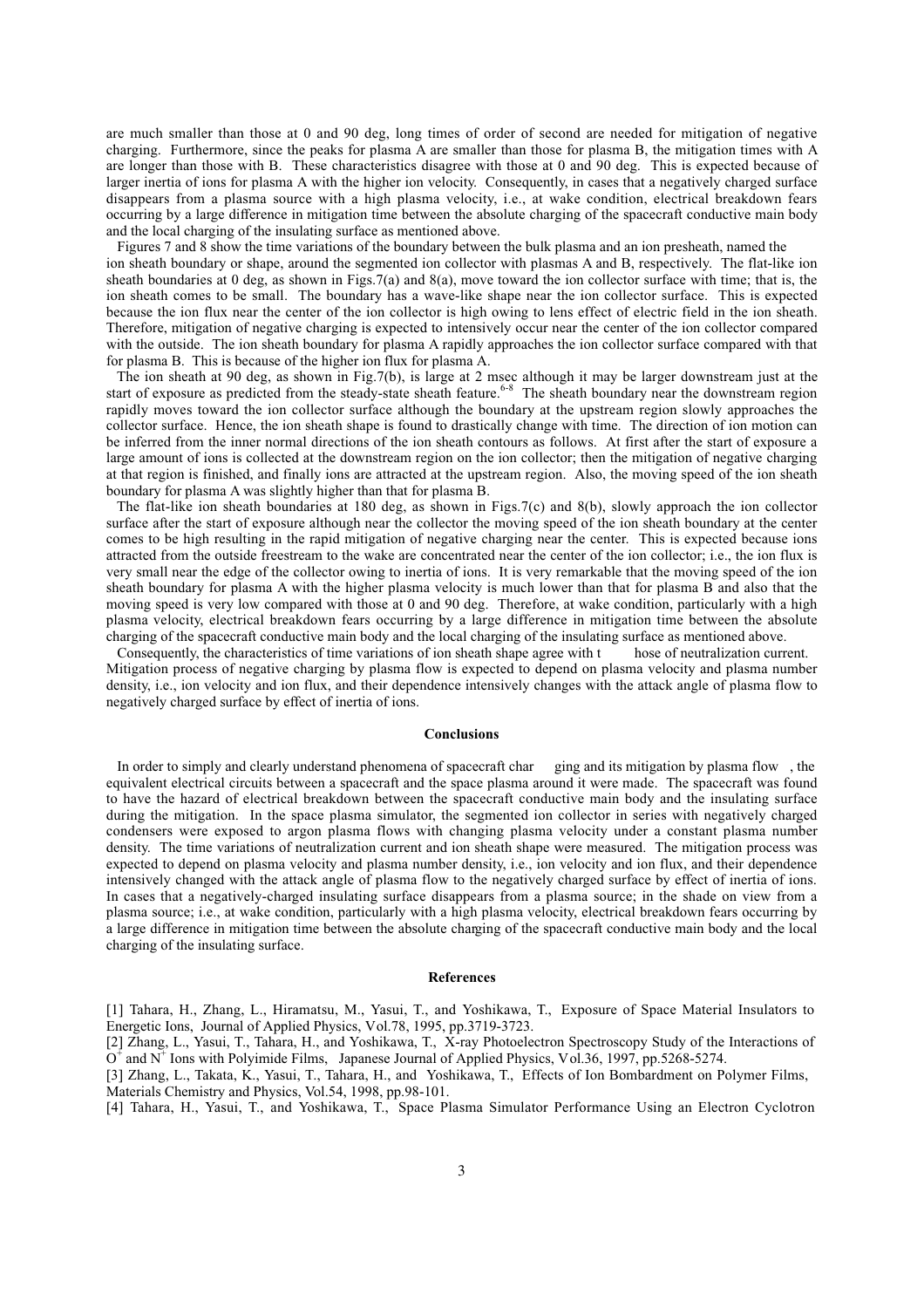Resonance Plasma Accelerator, T ransactions of the Japan Society for Aeronautical and Space Sciences, Vol.40, 1997, pp.59-68.

[5] Tahara, H., Zhang, L., Yasui, T., and Yoshikawa, T., Performance Characteristics of a Space Plasma Simulator Using an Electron Cyclotron Resonance Plasma Accelerator and Its Applications to Material and Plasma Interaction Research, Proceedings of the 25th International Electric Propulsion Conference, Cleveland, OH, IEPC Paper No. 97- 163, 1997, pp.994-1000.

[6] Tahara, H., Edamitsu, T., Shibata, T., Yasui, T., and Yoshikawa, T., Ion Sheath Structure around Metal Plates Located in Plasma Flows, 4th International Conference on Reactive Plasmas and 16th Symposium on Plasma Processing, Extended Abstracts, Paper No. EMP5.09, 1998, pp.123-124.

[7] Tahara, H., Matsuda, T., Yasui, T., and Yoshikawa, T., Ground Simulation of Plasma Environment around Spacecraft at Osaka University, AIAA 30th Plasmadynamics and Lasers Conference, Norfolk, VA, AIAA Paper No. 99-3737, 1999.

[8] Matsuyama, D., Tahara, H., Matsuda, T., Yasui, T., and Yoshikawa, T., Ground Experiments of Interaction between Plasma Flow and Negatively Biased or Charged Materials, Proceedings of the 26th International Electric Propulsion Conference, Kitakyushu, Japan, IEPC Paper No. 99-224, 1999, pp.1314-1321.



Fig.1 Equivalent electrical circuit between spacecraft and space plasma under negative charging.



 $(a)$  (b)

Fig.2 Feature of plasma contactor operation.

(a) Mitigation process of negative charging.

(b) Equivalent electrical circuit between spacecraft and space plasma.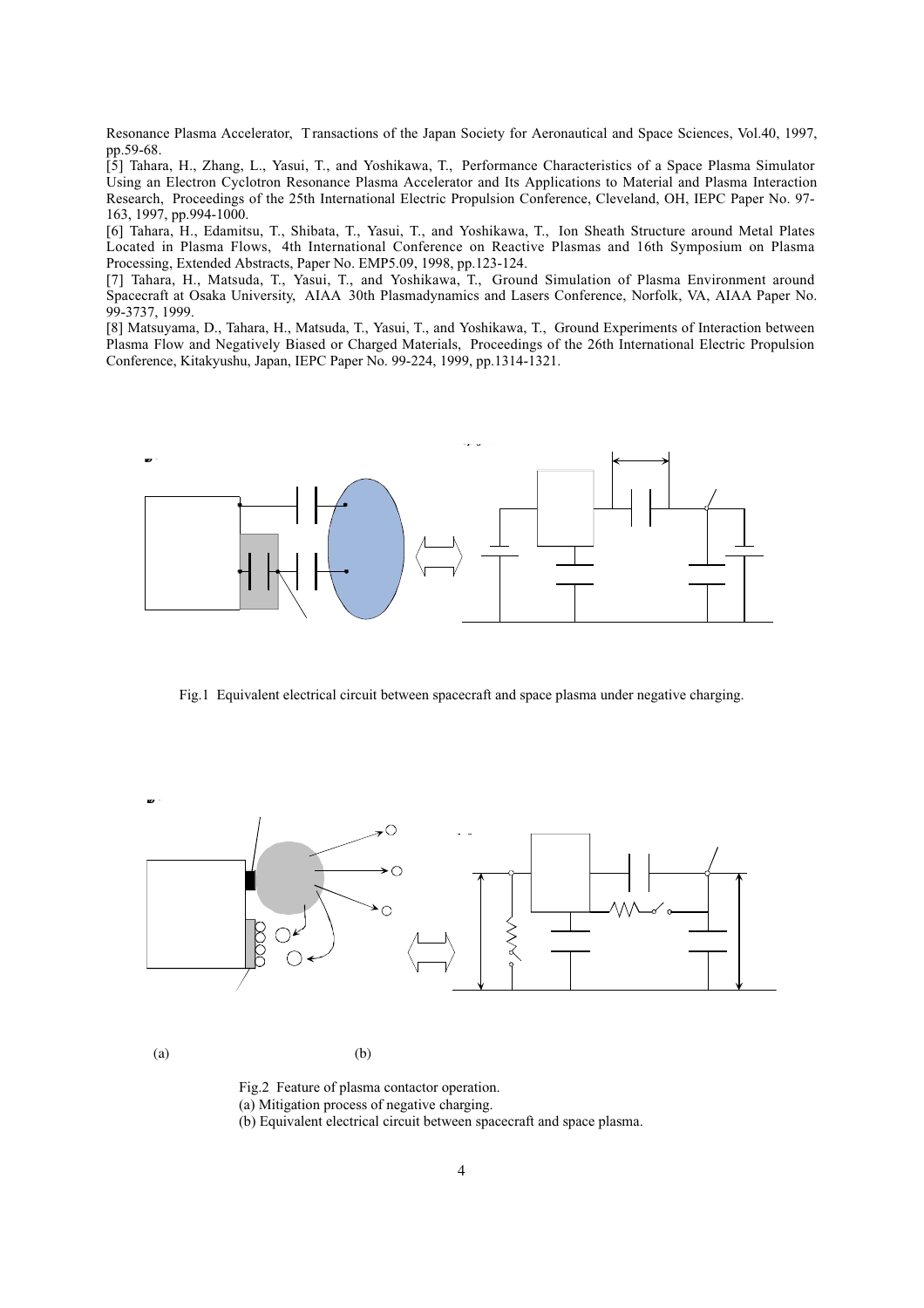

Fig.3 Experimental setup of mitigation of negative charging using space plasma simulator with electron cyclotron resonance plasma accelerator.



Fig.4 Spacecraft model with segmented ion collector.

| Plasma Densitvm <sup>3</sup>         | $6.1?~1$ <sup>1</sup> 0 | $612 - 10$ |
|--------------------------------------|-------------------------|------------|
| Electron Temperature (eVI)           |                         |            |
| lon Axial Current Density (m2/m 16.4 |                         |            |
| Plasma Axial Velocity ( km/s)        |                         |            |

Table 1 Plasma characteristics of plasmas A and B generated by space plasma simulator.



Fig.5 Time variations in neutralization current for segmented ion collector at attack angles of 0, 90 and 180 deg with plasma A. (a) 0 deg; (b) 90 deg; (c) 180 deg.